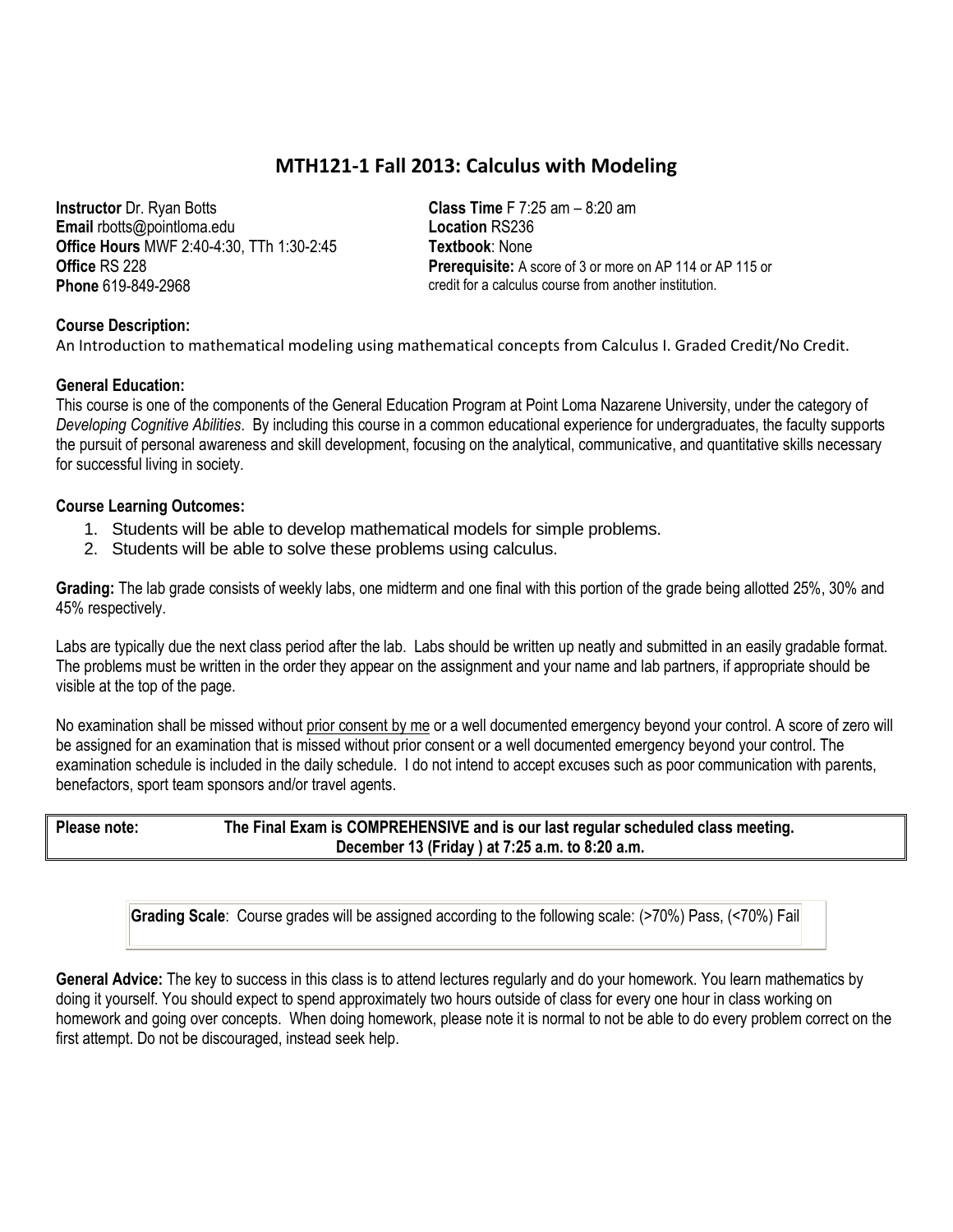#### **Attendance:**

Attendance is expected at each class session. In the event of an absence you are responsible for the material covered in class and the assignments given that day.

Regular and punctual attendance at all classes in which a student is registered is considered essential to optimum academic achievement. Therefore, regular attendance and participation in each course are minimal requirements to be met. There are no allowed or excused absences except when absences are necessitated by certain university-sponsored activities and are approved in writing by the Provost. Whenever the number of accumulated absences in a class, for any cause, exceeds ten percent of the total number of class meetings, the faculty member has the option of filing a written report to the Vice Provost for Academic Administration which may result in de-enrollment, pending any resolution of the excessive absences between the faculty member and the student…If the date of de-enrollment is past the last date to withdraw from a class, the student will be assigned an F. There are no refunds for courses where a de-enrollment was processed." (see catalog for full text)

## **Class Enrollment:**

It is the student's responsibility to maintain his/her class schedule. Should the need arise to drop this course (personal emergencies, poor performance, etc.), the student has the responsibility to follow through (provided the drop date meets the stated calendar deadline established by the university), not the instructor. Simply ceasing to attend this course or failing to follow through to arrange for a change of registration (drop/add) may easily result in a grade of F on the official transcript.

#### **Academic Accommodations:**

While all students are expected to meet the minimum academic standards for completion of this course as established by the instructor, students with disabilities may require academic accommodations. At Point Loma Nazarene University, students requesting academic accommodations must file documentation with the Disability Resource Center (DRC), located in the Bond Academic Center. Once the student files documentation, the Disability Resource Center will contact the student's instructors and provide written recommendations for reasonable and appropriate accommodations to meet the individual needs of the student. This policy assists the university in its commitment to full compliance with Section 504 of the Rehabilitation Act of 1973, the Americans with Disabilities (ADA) Act of 1990, and ADA Amendments Act of 2008, all of which prohibit discrimination against students with disabilities and guarantees all qualified students equal access to and benefits of PLNU programs and activities.

Students with learning disabilities who may need accommodations should discuss options with the instructor during the first two weeks of class.

# **Academic Honesty:**

The Point Loma Nazarene University community holds the highest standards of honesty and integrity in all aspects of university life. Academic honesty and integrity are strong values among faculty and students alike. Any violation of the university's commitment is a serious affront to the very nature of Point Loma's mission and purpose.

Academic dishonesty is the act of presenting information, ideas, and/or concepts as one's own when in reality they are the results of another person's creativity and effort. Such acts include plagiarism, copying of class assignments, and copying or other fraudulent behavior on examinations. For more details on PLNU's policy go to:

<http://www.pointloma.edu/experience/academics/catalogs/undergraduate-catalog/point-loma-education/academic-policies> A student who is caught cheating on any item of work will receive a zero on that item and may receive an "F" for the semester. See the PLNU Catalog for a further explanation of the PLNU procedures for academic dishonesty.

# **Final Exam: Date and Time**

The final exam date and time is set by the university at the beginning of the semester and may not be changed by the instructor. Only in the case that a student is required to take three exams during the same day of finals week is an instructor authorized to change the exam date and time for that particular student.

**Cell Phones:** Turn off any cell phone while you are in class. Also, do not text or work on other classes while in class -to do so is disrespectful to me and your classmates. You may be asked to leave the class for such behavior, resulting in an absence.